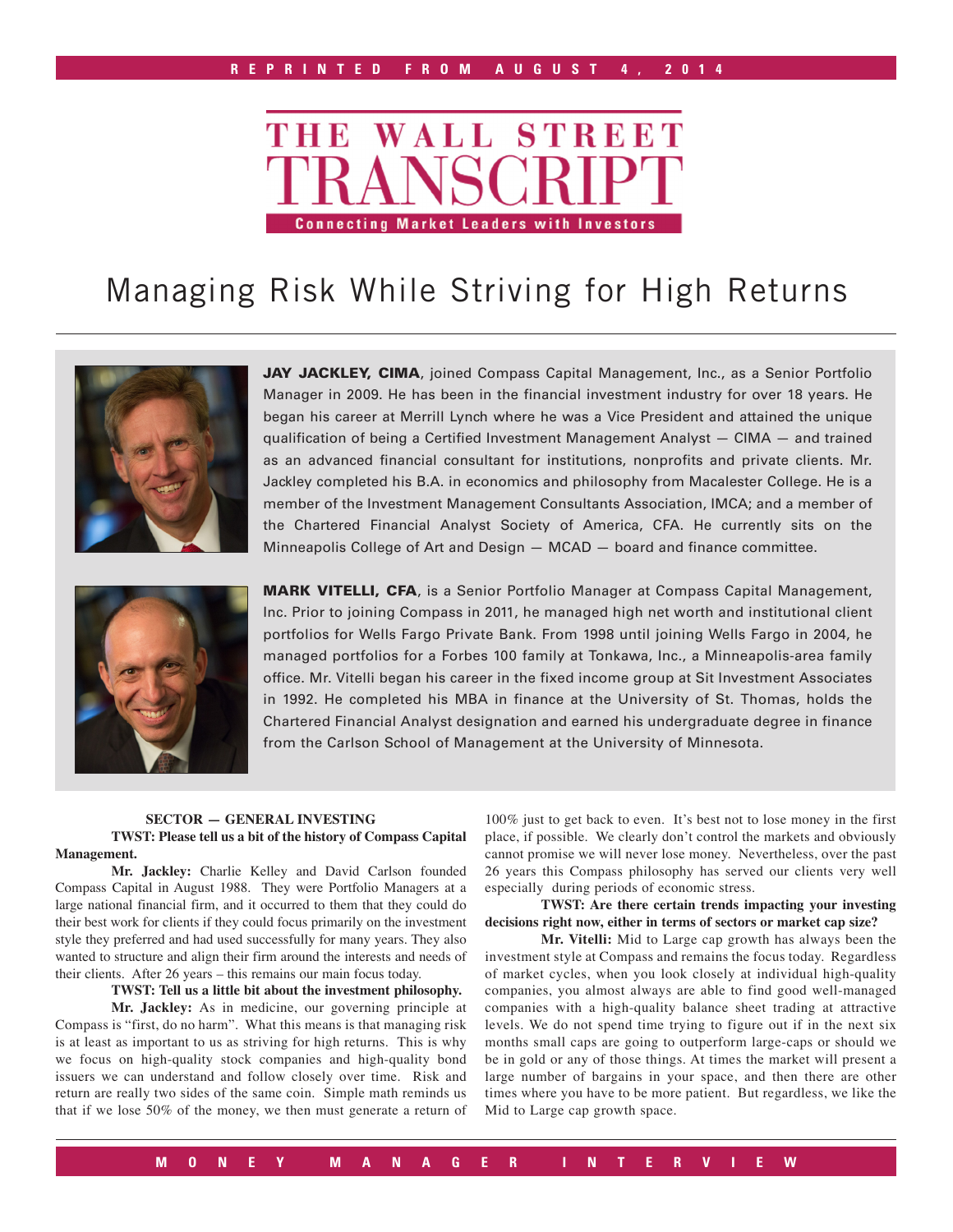**Mr. Jackley:** Our strategy is to buy growth companies but we are also valuation sensitive. As to certain trends impacting our investment decisions today, we use a very opportunistic investment approach. Let me explain, we believe in investing in superior businesses led by responsible and dedicated managers at reasonable prices – regardless of market size but we stay in the \$2 billion and above market capitalization range. Many other Money Managers invest only in a certain style i.e. Large Cap or Mid-Cap, and must remain invested in their style even when there are few or no been through some tough times. In 1999, it was hard to find teams who had been through any difficult cycles because it hadn't been challenging for a long time. We look at the last two recessions and evaluate whether the management teams have maintained or even grown profitability and revenue in spite of the economic downturn.

The key to us is having a debt to total capital maximum ratio of 40%. We want companies to have flexibility with the balance sheet. So if we like a business but their debt to capital ratio is significantly

compelling values in that segment of the investing universe. Our ability to preserve capital during the challenging years (2000-2001) was a direct result of our flexibility to invest where it made sense to do so. In the late nineties the S&P 500 Index (market-cap weighted and dominated by large cap companies) was trading at 30x times earnings, compared to the Value Line index of 1500 equally weighted companies (more representative of mid-cap companies) which was trading at 13x times earnings. Clearly, the opportunities were in Mid-Cap sized companies, and we made the switch.

**TWST: How many stocks do you like to have in a portfolio?** 

**Mr. Vitelli:** We always have 25 stocks in a portfolio. For us, that's simply the right number. Most studies done over time prove that the number of holdings needed for an appropriate diversification is around 15, maybe 20. Twenty-five is the right number for us because it gives us diversification and it also allows us to display conviction in an idea. I have worked at other firms before I came to Compass where you held so many **Highlights**

Jay Jackley and Mark Vitelli discuss their investment strategy; the governing principle of which is: "First, do no harm." At Compass Capital Management, they believe that managing risk is equal in importance to aiming for high returns. Mr. Jackley and Mr. Vitelli focus on large-to-midcap growth and attractive valuations. Their portfolios consist of 25 diversified stocks and showcase high-quality, wellmanaged companies with flexible balance sheets. Mr. Vitelli advises investors to orient themselves toward the long term, and Mr. Jackley recommends that investors and portfolio managers maintain clarity and transparency with regard to what they're invested in.

Companies discussed: The Procter & Gamble Company (PG); Johnson & Johnson (JNJ); QUALCOMM (QCOM); Visa (V); Accenture plc (ACN); Novartis AG (NVS); Thermo Fisher Scientific (TMO) and **Ecolab** (ECL).

above 40%, we won't buy the stock. We really value that flexibility. We also look for diversification both in the geographic location of the revenue streams and diversification of the products or services provided. We want them to not just be a single product line company because your products might be hot now, but may not be later.

**Nokia** used to be the "hot" cell phone. Then **Apple** came along with the smart phone, and **Nokia** had missed that trend coming. So we try to stay away from the single product company. We want diversification on what they sell or what service they provide. Those are some of the big things. We don't require dividends but we prefer a dividend that has been growing over time which is a reflection of strong cash flow from the business.

**Mr. Jackley:** Really what we are doing for clients is building an earnings stream for them. We want businesses that are generating and growing cash flow. We spend a lot of time researching and talking to the management of these companies making certain that they have been good stewards

holdings that if company ABC tripled, it would barely impact the portfolio performance. At the same time, the discipline in having 25 companies, benefits the clients on the positive side because we have a really thorough understanding of the company before we put it in the portfolio.

of the cash they are generating within their businesses and that they are allocating the cash appropriately to enhance shareholder value. We fully monitor that process. I look at our businesses as companies that are building an earnings stream that's consistent and stable.

# *"There are certain sectors that, because of the nature of them, we tend to shy away from. Sometimes it's the typical composition of the balance sheet of a company. For example, with a 40% total debt to capital maximum, the banking sector is eliminated from our portfolios."*

**Mr. Jackley:** We also equally weight and rebalance the portfolio which is a very unique and defining discipline unlike other money management firms. We want to make sure that when we buy 25 stocks – a 4% commitment to each name in the equity segment of the portfolio – each one will have meaningful impact. If a stock runs up to 5% weighting we'll trim it back to 4%. If it drifts down to 3% we'll add to it, bringing it back up to 4%. This forces us to be objective, buy low/ sell high and lessens risk to some extent.

### **TWST: What are some of the characteristics you look for in addition to valuation when you are evaluating stocks for a portfolio?**

**Mr. Vitelli:** There are unique defining characteristics of "Compass Stock." We look for a proven management team that has been through market cycles. And as you probably could figure, the last ten years have made it easier to find management teams who have

**Mr. Vitelli:** Also, we don't target sector weightings but we do have diversification, and the mix of the companies we have is important. Some of them are higher growth companies which have more volatility and others are much bigger and grow at a slower rate, but are less volatile. These are the **Procter & Gambles** of the world. No one expects **Procter & Gamble** (PG) and **Johnson & Johnson** (JNJ) to grow as fast as **Qualcomm** (QCOM) or **Visa** (V), but all of those companies have a role in our portfolio and when you blend them together, you participate in the upside of the market and you do a good job of protecting the downside.

**TWST: You mentioned that you don't have sector weightings. Do you actively strive to diversify, or do you primarily evaluate each individual stock based completely on its own characteristics?** 

**Mr. Vitelli:** It's pretty much stock specific. There are certain sectors that, because of the nature of them, we tend to shy away from.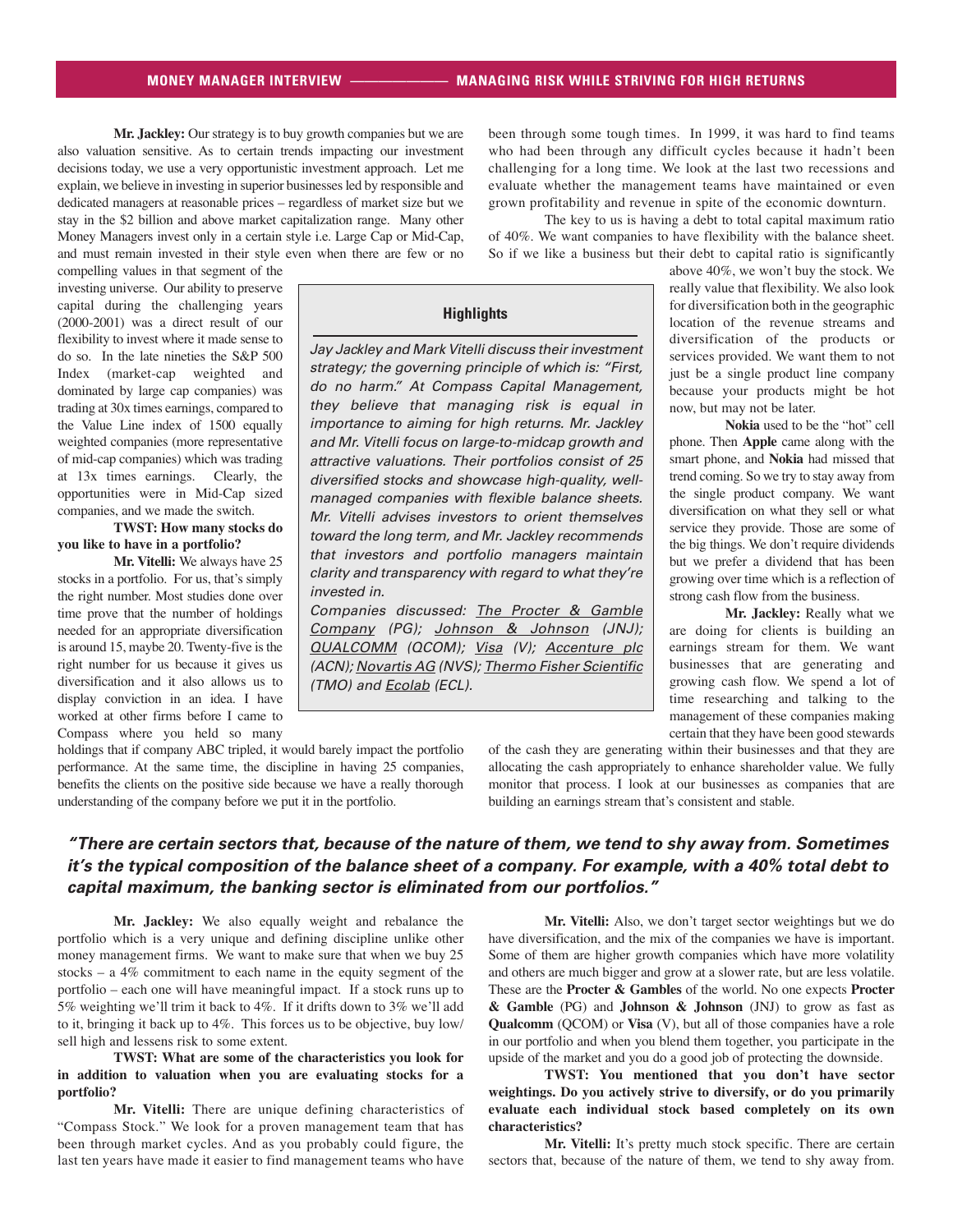Sometimes it's the typical composition of the balance sheet of a company. For example, with a 40% total debt to capital maximum, the banking sector is eliminated from our portfolios. Companies must have a reasonable handle on the pricing of the products they're providing and we must be able to reasonably project that price going forward. So, we tend to avoid companies that produce and extract commodities because it's very difficult to model their revenue with any sort of certainty.



Utilities are another example, because they are so highly regulated. They don't really have any pricing power because they must go to a government appointed panel to get permission to increase prices. Typically utilities also have a lot of debt on the balance sheet so we only find a small number of them which would even meet our debt to capital ratio irrespective of their business.

After these considerations, we go where we find value in the market. For example, we have been over-weighted in healthcare for several years, and it has served us quite well. At the time we bought these companies, they were very attractively priced, with globally diversified revenue streams and the market was shying away from them because of the uncertainty around the Affordable Care Act.

#### **TWST: What about international companies? Do you invest internationally as well?**

**Mr. Vitelli:** We invest in any company that has shares which trade on a US based exchange. Right now we have two international companies in our portfolio, **Accenture** (ACN)and **Novartis** (NVS).

**TWST: What is it about Accenture that is attractive to you?** 

**Mr. Vitelli:** We bought the stock five years ago when a lot of companies, especially technology-related companies, were really beat up price wise. We purchased **Accenture** in 2009 at about \$32. And what we really like about **Accenture** is that the business is fairly evenly split between their consulting practice and their information technology outsourcing business.

The company has grown earnings over time in the low-teens. They initiated a dividend about six years ago and have increased it nearly 30% annually. They have zero debt on the balance sheet and the dividend yield is 2.5%. Their net profit margin, even after taxes, is in the double-digits and foreign revenue is 52% of total.

If you look back in 2008-2009, the business held fairly steady. They were able to maintain their margins on a very modest drop in revenue with steady profitability in dollars and then came out the other side of the recession and continued to grow nicely. **Accenture** met all our criteria and the stock right now trades at around \$80. So over five years, we have earned a nice return on that stock.

**TWST: You mentioned health care and that you have been overweight there. Can you give us an idea in the health care area that you like?**

**Mr. Jackley:** Another company we own is **Thermo Fisher Scientific** (TMO). They are a manufacturer of analytical technologies, diagnostic equipment, and laboratory products and services for both research and practice. **Thermo Fisher** is the combination of **Thermo Electron** and **Fisher Scientific**, which merged in 2006. The merger blended the strengths of the two companies really well. Over the last five years, they have grown sales and profits at a double-digit percentage rate annually. Over time, they have improved their operating margin, net profit margin, and initiated a dividend. In 2009, the company made \$5.00 a share and they are projected to make \$9.50 this year.

We were able to buy the stock in 2012 at \$51 and it currently is trading at about \$118. This was also a case where we bought the stock at the right valuation relative to where it normally trades. We had several phone calls with management and we happened to purchase the stock about three weeks prior to the earnings release which surpassed expectations and the stock started moving back up. But that's just an example of a company whose stock was down due to the uncertainty around the Affordable Care Act.



Chart provided by www.BigCharts.com

At the end of the day, away from those headlines, there are companies like **Thermo Fisher** who are developing technologies, products, and diagnostic tools to help the researchers find cures for various diseases. No matter what's going on politically around healthcare, there remains a lot of human and financial capital devoted to trying to cure diseases. That will continue, regardless of what's happening in Washington.

### **TWST: Can you give us one more example?**

**Mr. Vitelli:** The last one I'll give you is a local company, **Ecolab** (ECL). Many may not be aware of some of the things they've done in the last few years to position their business. Most people know **Ecolab** from the hand sanitizer pump or soap dispenser in a restaurant or store. If you have worked in a restaurant or a deli the soap for the big dishwasher is from **Ecolab** as are the cleaning products used to mop the floor. This has been **Ecolab's** business for quite a long time and they are good at it.

In 2011, they acquired a water company called **Nalco**. **Nalco** specializes in both water filtration and cleaning the water used in the process of hydraulic fracking in the energy sector. This transformed **Ecolab** and enabled them to move into a much higher growth sector. In addition to **Nalco**, they acquired a privately-held, smaller company called **Champion Industries** in 2012. Now **Ecolab** has diversified their